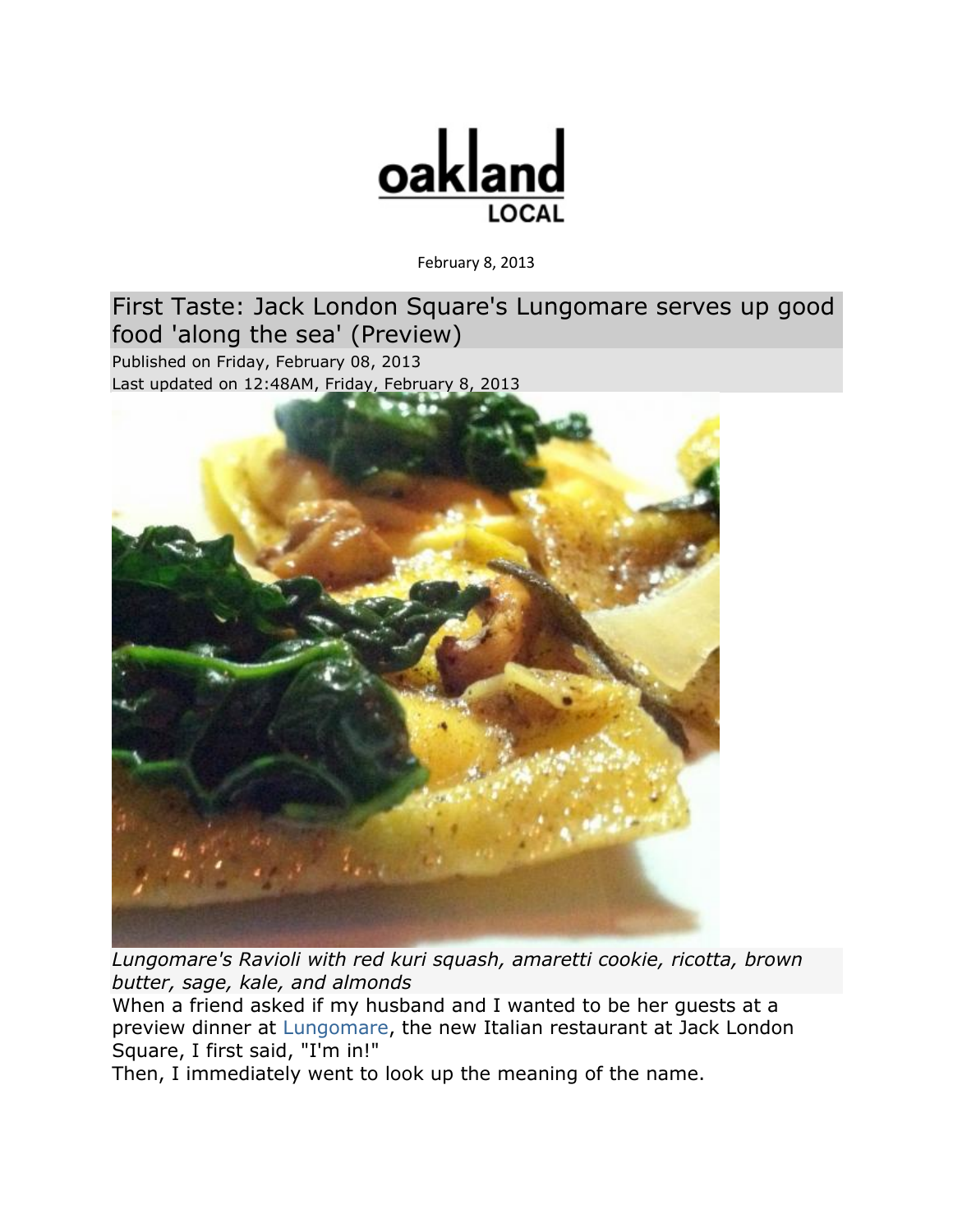I had heard a bit of buzz about the place from my friend (who works with some of the people attached to the restaurant an[dChop Bar\)](http://www.oaklandchopbar.com/), but I wasn't sure just what or who a "Lungomare" was. Northern Italian dishes, with some concentration on seafood, pizza and pasta in the old Miss Pearl's Jam House space at 1 Broadway, sounded intriguing.

*"Lungomare"* is an Italian word that means "waterfront" or "along the sea." And if Tuesday's preview was any indication, folks visiting the waterfront in Jack London Square have a delicious new spot to enjoy.

While writing an in-depth review of a place on their first night out of the gate is not something I normally would do (or read, really), I do want to share a few highlights of the "peek" we got to sneak.

## **The spot**

The restaurant and bar are both warm and comfortable. The space has always had a few unusual-to-me angles and odd proportions with extra wide aisles and tall ceilings.

Lungomare's designers have done a great job with their build out and design so the space feels a little better organized than its predecessor. Walking to the right from the corner entrance, you pass the bar, which has plenty of room for waiting and drinking. Folks who were early for their seating or hoping to get in were enjoying cocktails like the "That's Amaro!" - a mix of rum, pineapple and amaro that I thought was sweet, but balanced and enjoyably interesting.

The patio is substantial with table seating, heaters and a waterfront view to the left and a comfortable extension of the lounge with sofas and chairs to the right. The large walkway to the left of the host stand that leads to the main dining area used to dwarf the handful of tables there. The designers, who just finished getting everything in place shortly before the event, have solved this by placing elevated tables with tall chairs in the space.

What used to feel like being placed unceremoniously in a section that was both isolated and too spacious, now feels like a natural transition area between the bar and the rest of the dining room.

## **The food**

There were three of us in our party: our friend who has worked in restaurants for many years, my husband and I. We each ordered a different *primi, secondi* and dessert.

Though I was expecting a "tastes good for the first night" experience, we